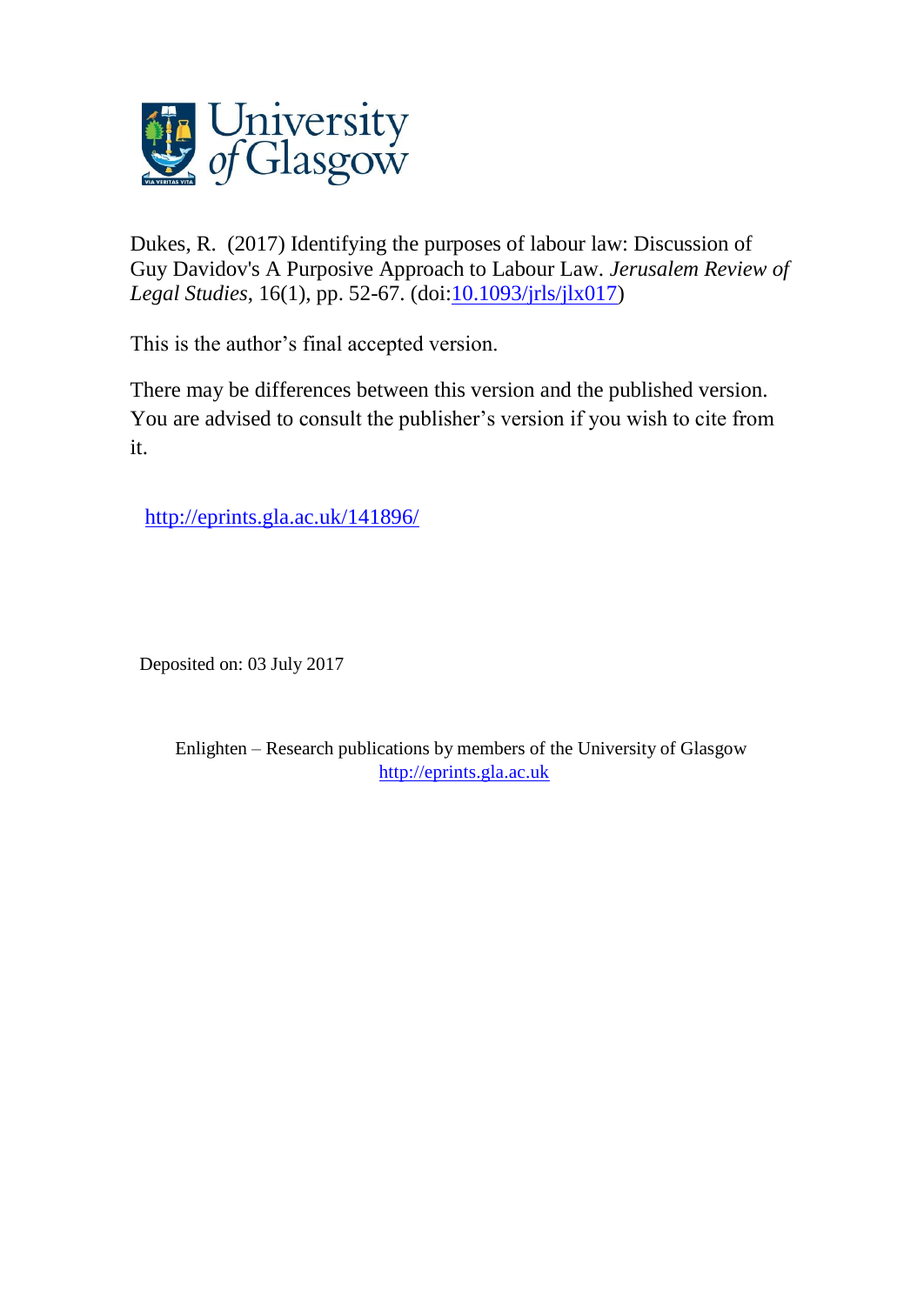# Identifying the Purposes of Labour Law: Discussion of G Davidov, *A Purposive Approach to Labour Law* Ruth Dukes\*

# **Introduction**

In *A Purposive Approach to Labour Law*, Guy Davidov advocates the development of such an approach as potentially useful to academics, and to legislatures, courts, employees and employers.<sup>1</sup> The task, as he defines it, is both normative and descriptive in nature, directed at achieving a 'clear understanding of what the law is trying to achieve (or *should* try to achieve).'<sup>2</sup> Having diagnosed, in the opening passages of the book, a 'mismatch between goals and means' in the field of labour law, Davidov goes on to utilise his discussion of labour law's purposes as a first step towards restoring the connection between (particular) labour laws and the goals behind them.<sup>3</sup> (His concern, when he talks of a mismatch, is with the 'scope' of labour laws – to whom do they apply – and with questions of compliance, enforcement and obsolescence.) But let us note at the outset that the claim made for the usefulness of the purposive approach is much broader than that: '[whenever] we are confronted with the need to update (or reform) labour laws, interpret specific provisions, or ask whether a law is constitutional', the discussion must start, Davidov asserts, with the identification of the law's purpose.<sup>4</sup>

In my contribution to this volume, my focus lies with the particular way in which Davidov seeks to identify the purposes of labour law. I begin by exploring in greater detail the nature of his project: *why* he wishes to identify labour law's purposes; *how* he sets about doing so. On the basis of that exploration, I raise the question whether Davidov's identification of labour law's purposes is on the face of it sufficiently objective, and therefore authoritative, to be useful in the manner that he would like it to be. The final part of the paper is devoted to a brief discussion of possible alternative methods of identifying labour law's purposes,

 $\overline{a}$ 

 $3$  DAVIDOV,  $2, 4$ 

<sup>\*</sup> Professor of Labour Law, School of Law, University of Glasgow. [ruth.dukes@glasgow.ac.uk](mailto:ruth.dukes@glasgow.ac.uk) I am grateful to Guy Davidov and Einat Albin for comments on an earlier draft.

<sup>&</sup>lt;sup>1</sup> GUY DAVIDOV, A PURPOSIVE APPROACH TO LABOUR LAW (Oxford University Press 2016). <sup>2</sup> DAVIDOV, 8

<sup>4</sup> DAVIDOV 8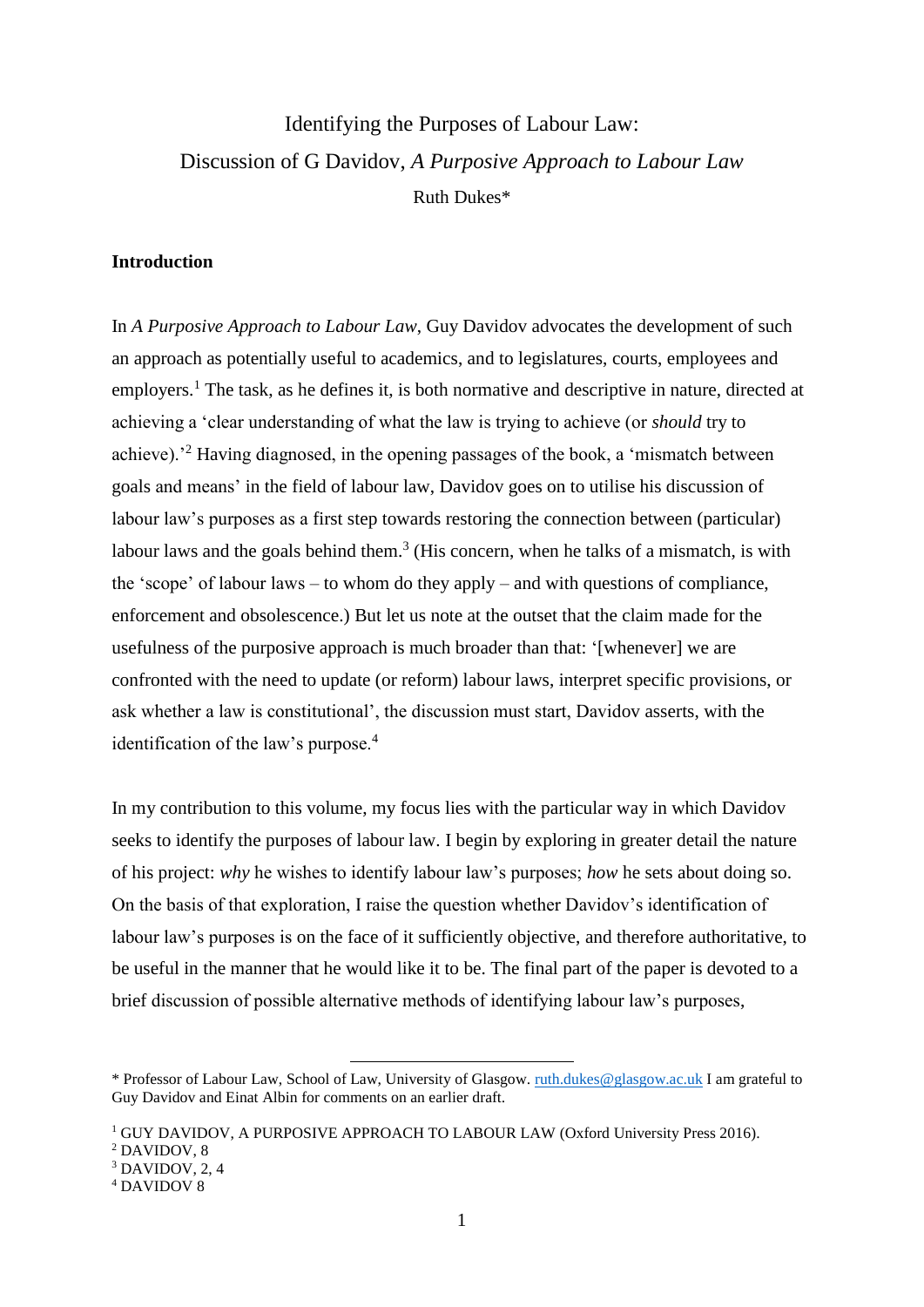assessed against Davidov's ambition of assisting the legislature, the judiciary, and potential litigants in the interpretation and application of the law.

## **1. Why and How?**

#### *(i) The objective*

To Davidov, the importance of identifying the purposes of particular laws is more or less selfevident. 'It may seem obvious', he writes, 'that before doing anything … we must ask ourselves what exactly is the goal of what we do'.<sup>5</sup> According to this straightforward line of reasoning, the identification of the purpose of a law can be understood to be a first step in the process of its interpretation and/or application – and, as such, key to a variety of legal practices: legislation, litigation, law reform, constitutional review.<sup>6</sup> An important task for scholars, then – and the one with which Davidov wishes to engage in this book – is to assist the actors involved directly in these activities by creating a ''toolbox' for performing purposive interpretation in an optimal way'.<sup>7</sup>

By way of underscoring the importance of the development of a 'purposive approach' to labour law scholarship, Davidov cites Nietzsche – 'To forget one's purpose is the commonest form of stupidity' – and Fuller and Perdue's classic text on the reliance interest in contract damages. <sup>8</sup> The relevance of the latter lies with the authors' primary endeavour in that article, which was to establish the significance of the 'reliance interest' as one of the purposes that might be furthered by an award of contractual damages – together with the more commonly recognised 'restitution' and 'expectation' interests. To that end, the authors engaged in an analysis of the then existing case law, highlighting decisions which served to demonstrate that the reliance interest was already widely recognised by courts, to an extent not yet acknowledged by most scholars.<sup>9</sup> As an example of the potential usefulness of the identification of the purposes of a law to its interpretation and application, Fuller and

<sup>7</sup> DAVIDOV, 4

<sup>5</sup> DAVIDOV, 13

<sup>6</sup> DAVIDOV, 8, 13-20

<sup>8</sup> DAVIDOV 13, citing LL Fuller and WR Perdue, *The Reliance Interest in Contract Damages: 1* 46 YALE L.J.

<sup>52</sup> [1936-37]. He also cites Aharon Barak's work on purposive interpretation: DAVIDOV, 18.

<sup>&</sup>lt;sup>9</sup> Fuller and Perdue, 53, my emphasis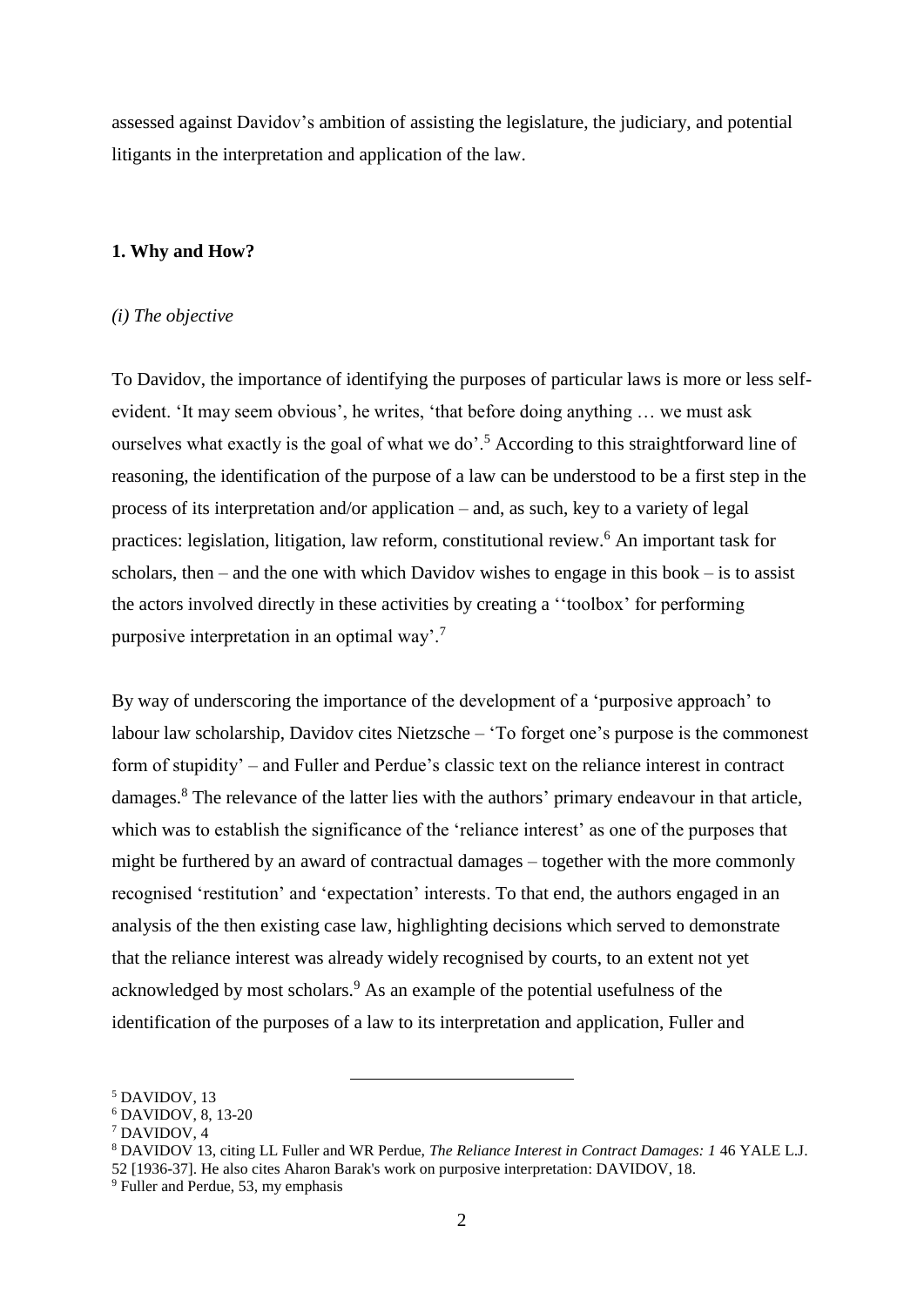Perdue's article seems a good choice: to this day, its concepts are incorporated in the most recent *Restatement of Contracts* in the US, and, according to Todd Rakoff, it is often acclaimed still as the best, or the most influential, or the most important contracts article ever written.<sup>10</sup> As to the matter of *how* scholars should best approach the identification of a law's purpose, on the other hand, the article is not so very edifying. For the most part, Fuller and Perdue simply treated the courts' rulings on the matter as decisive. Insofar as they departed from the case law, in order to introduce an element of normativity to their framework – ranking the three types of interest with respect to the strength of the claims they might constitute for judicial relief – their rationale for doing so remained largely unexplained: 'Fuller makes both hypothetical assumptions of value … and bald assertions… And then it is over, and the hierarchy is taken as established.<sup>'11</sup>

How is it, then, that Davidov understands the process of identifying the purpose of a law? Perhaps more enlightening in this respect is his reference to Ronald Dworkin and to Dworkin's exhortation to give the law its *best possible reading*. <sup>12</sup> We saw already in the introduction to this piece that Davidov defined the task of identifying the purposes of a law as a 'decidedly normative' one, directed at achieving a 'clear understanding of what the law is trying to achieve (or *should* try to achieve).'<sup>13</sup> Of itself, this brief description might cause the reader to object that what the law tries to achieve and what the law should try to achieve may, in any given instance, be two quite different things. With reference to Dworkin, however, Davidov later reiterates his belief that the scholar should aim at once both to justify *and* to explain the law: or, using the language of Dworkin, to think about 'normative justifications' and, at the same time, to ensure 'a reasonable degree of 'fit' with actual law'.<sup>14</sup> Normative justifications, Davidov suggests (again with reference to Dworkin), can be uncovered through a process of giving consideration to the surrounding political history of a law and to the 'abstract intent' of the legislature, which is to fulfil fundamental principles of justice, fairness, and procedural due process.<sup>15</sup> When Davidov speaks of identifying labour law's purpose, then, it would seem that he understands there to be both a normative *and* a

<sup>10</sup> TD Rakoff, *Fuller and Perdue's* The Reliance Interest *as a Work of Legal Scholarship* 1991 WIS.L.REV. 203, 204 (1991).

<sup>&</sup>lt;sup>11</sup> Rakoff, 213

<sup>&</sup>lt;sup>12</sup> DAVIDOV 26, citing RONALD DWORKIN, LAW'S EMPIRE (Harvard University Press 1986).

<sup>13</sup> DAVIDOV, 8

<sup>&</sup>lt;sup>14</sup> DAVIDOV, 26 and 18, citing DWORKIN, LAW'S EMPIRE

<sup>&</sup>lt;sup>15</sup> DAVIDOV 18, citing DWORKIN, LAW'S EMPIRE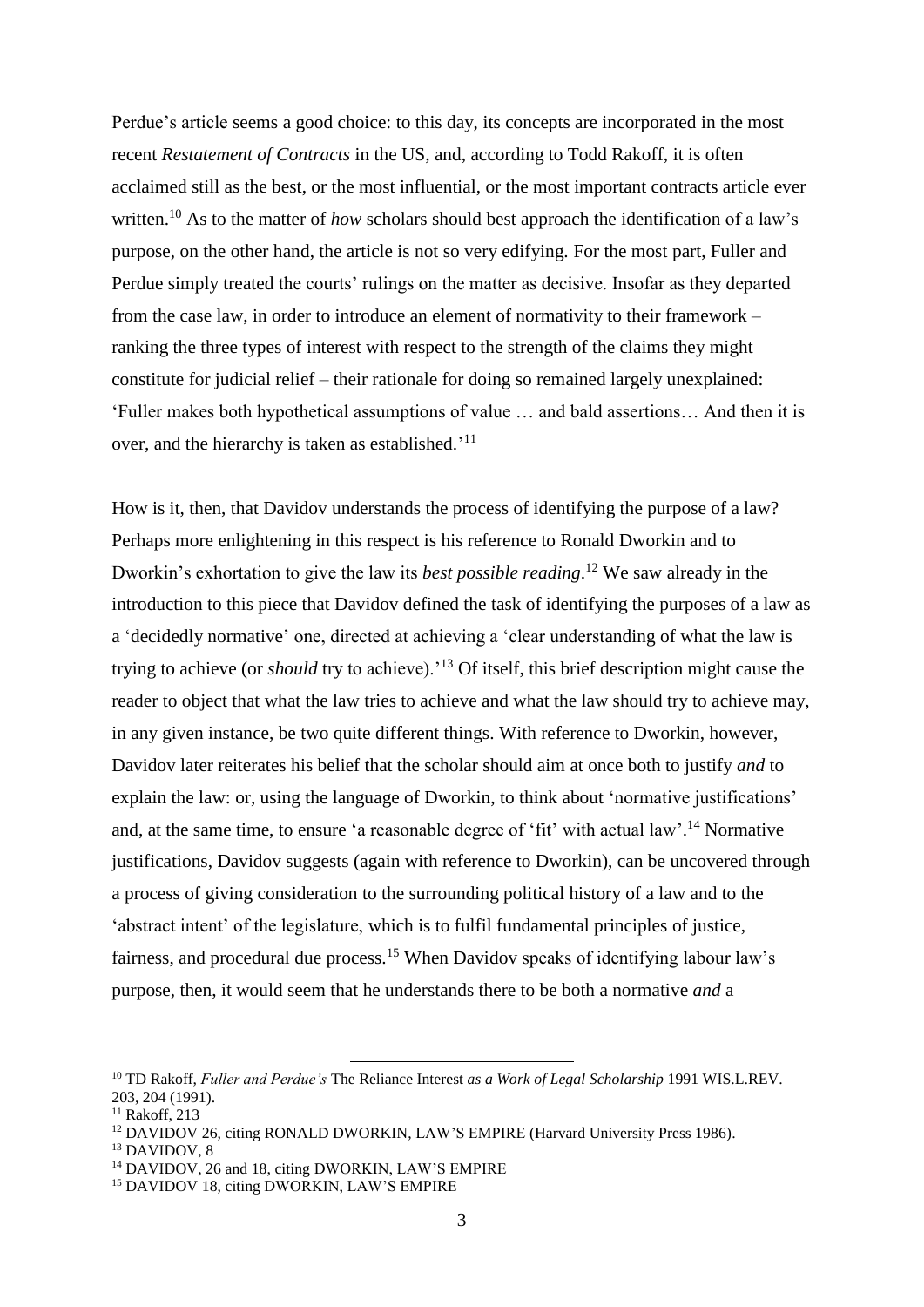descriptive element to the task. His intention, as he states it, is to identify the purposes, or 'normative justifications', that can best explain the law *as it is*. 16

#### *(ii) The execution*

In furtherance of that end, Davidov does not refer primarily, like Fuller and Perdue, to the relevant case law. Indeed, he distances himself somewhat from the terms of particular cases and pieces of legislation with the claim that, at least in developed economies, 'the basic idea behind labour law does not change much as a result of government changes, or between countries'.<sup>17</sup> Following that line of reasoning, he explains that his identification of purposes will not be tied to any particular jurisdiction or body of labour law: the similarities across national systems are great enough to allow for the identification of purposes common to all.<sup>18</sup> When it comes to source materials – those which ought to be examined by scholars in their quest to uncover the purposes of laws – Davidov regards legislative materials and case reports, in any case, as potentially 'useful and important [but] not sufficient'.<sup>19</sup> 'If our aim is to provide the law with the best possible reading … or to suggest well-informed reforms … we will benefit most from theoretical and empirical explorations'.<sup>20</sup> To best understand and articulate the goals of a piece of legislation, then, 'one should look for academic discussions, especially *outside* the confines of doctrinal law – in economics, sociology, psychology, philosophy, political science and more'.<sup>21</sup> As to the matter of how a choice should be reached as to *which* discussions to pay heed to, however – which authors, which kinds of argument – Davidov remains silent, except to emphasise that critiques of the law should also be considered.

When he himself embarks upon the process of identifying the purposes of labour law, the range of materials to which he refers is impressive for its breadth: not only texts by scholars of labour law, as he suggested, but also by legal and political theorists, sociologists and economists – from Marx and Weber, Robert Dahl and Otto Kahn-Freund, to Paul Marginson

<sup>16</sup> DAVIDOV 26

<sup>17</sup> DAVIDOV, 27, 85

<sup>&</sup>lt;sup>18</sup> DAVIDOV, 27

<sup>19</sup> DAVIDOV, 29, 17

<sup>20</sup> DAVIDOV, 29

 $21$  DAVIDOV,  $29$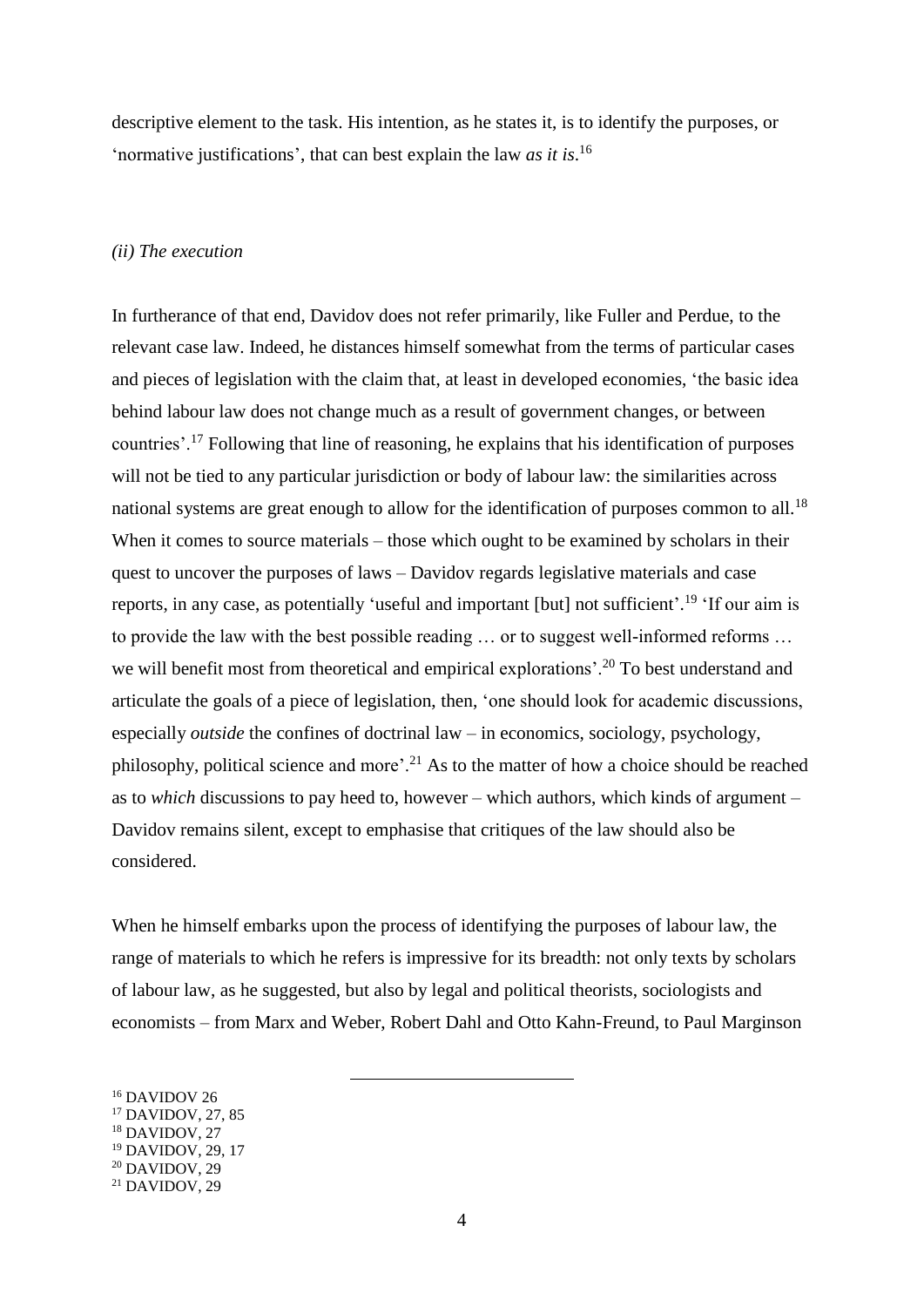and Oliver Williamson. He describes his approach here with reference to the identification of 'labour' or 'labour market' problems, casting the purpose of labour law now in terms of providing solutions to those problems. He seeks first to identify the 'overarching "problem" that can explain why we need labour law at the level of the project as a whole', and he does this by considering the nature of the employment relationship and of labour markets, as reflected in a wide variety of scholarly works published across a period of several decades. The primary conclusion that he draws is that the employment relationship may be characterised with reference to a variety of vulnerabilities which it creates for the employee – subordination, economic dependency  $etc$  – and that the general goal of labour law can be understood as addressing these vulnerabilities.<sup>22</sup> The concept of 'market failure', in contrast, is rejected by Davidov as having only a very limited explanatory or justificatory power when it comes to identifying the general goals of labour law.<sup>23</sup> The idea of an 'inequality of bargaining power', meanwhile – the 'most common and often-cited rationale for labour law' – is interpreted by him to be a 'shorthand term' referring in fact to two basic characteristics of labour relations: 'first, the prevalence of market failures that give some power to the employer to set the terms of the employment contract unilaterally; and second, the existence of subordination as an inherent part of that contract'.<sup>24</sup> For the most part, he suggests, it will be more useful to refer to these two characteristics directly.

In the following chapter, Davidov sets aside the notion of 'labour problems' to survey the various 'values and interests' that labour laws aim to promote.<sup>25</sup> His method, here, appears to be consistent with his own description of the best way to approach the task of identifying purposes. Again citing sources published across jurisdictions over a number of decades, he lists a number of such values and interests, each of which he discusses quite briefly with reference, primarily, to the 'labour law literature'<sup>26</sup>: democracy, redistribution, human rights/dignity, social inclusion/citizenship, stability/security, efficiency, human freedom/capabilities, emancipation/social equality.<sup>27</sup> His discussion of the purposes of labour law ends with a chapter devoted to the 'goals of specific labour laws'.<sup>28</sup> The focus here is with three examples, each 'fundamental and common throughout the world': minimum wage,

- $24$  DAVIDOV, 48 and 54
- $25$  DAVIDOV, chapter 4
- $26$  DAVIDOV 55

 $22$  DAVIDOV, 48

 $23$  DAVIDOV, 51

<sup>27</sup> DAVIDOV, 56-68

<sup>&</sup>lt;sup>28</sup> DAVIDOV, chapter 5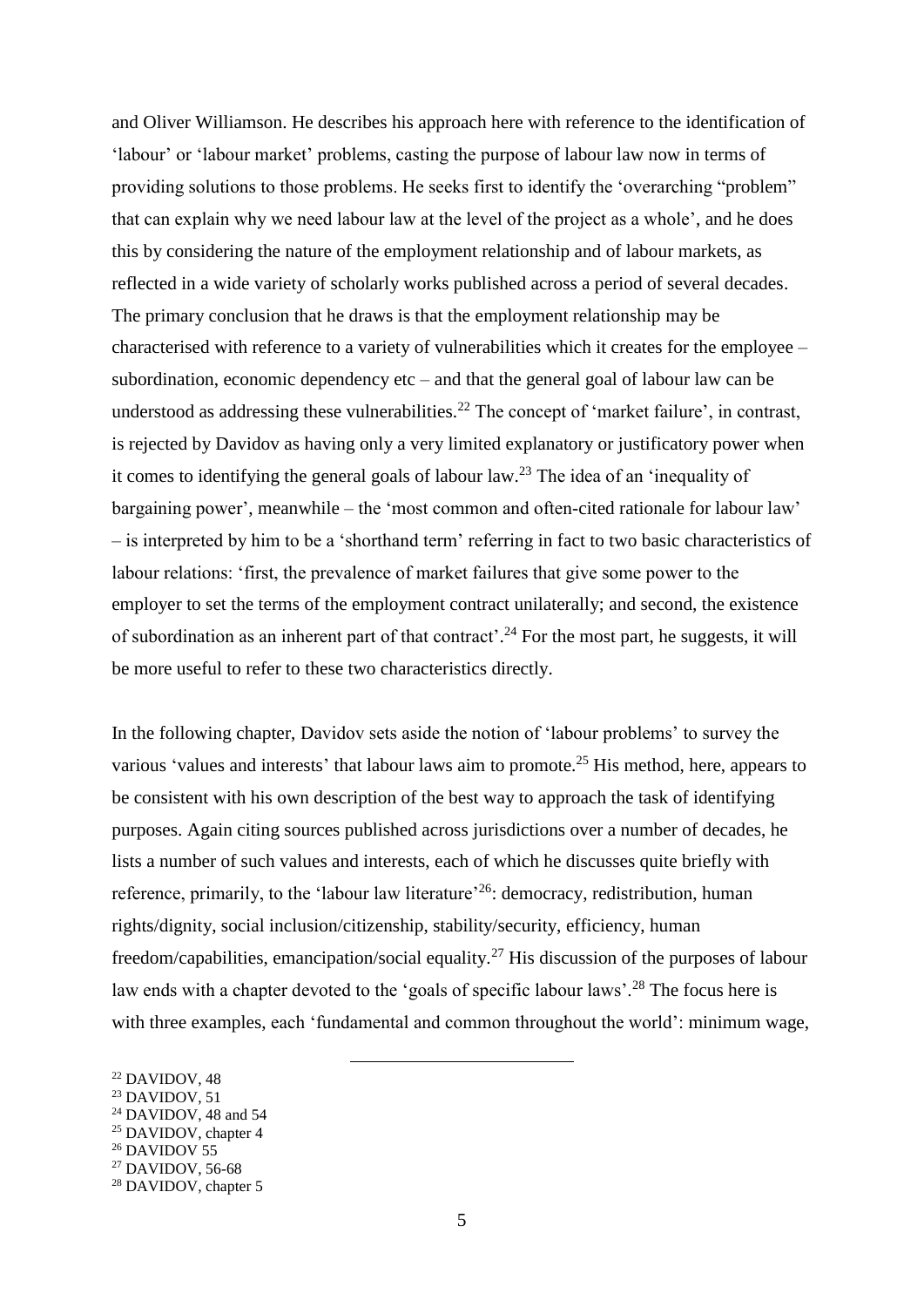collective bargaining, and unfair dismissal.<sup>29</sup> Again, his approach involves referring primarily to scholarly literature, rather than to case law or legislation, and he explains this with reference to his wish to keep the discussion 'general' and applicable across jurisdictions. '[W]hen dealing with concrete questions', he clarifies, 'it might be necessary to supplement the analysis with a discussion of more specific purposes of specific arrangements and otherwise refer to the national context'.<sup>30</sup> In the case of collective bargaining, the purposes that he identifies are workplace democracy, redistribution and efficiency. While he notes that each of these potential benefits of collective bargaining is 'fiercely contested', his discussion proceeds on the basis of what he explicitly states, here, to be his own opinion, which is that objections to collective bargaining are 'for the most part misguided'.<sup>31</sup>

## **2. Purposes of Labour Law According to Whom?**

Enough has been said perhaps to demonstrate that there is something strikingly old-fashioned about Davidov's identification of the purposes of labour law. Indeed, he shows his hand, in this respect, at the very beginning of the book: 'the goals of labour law have not changed; … the basic problems that require legal intervention are the same as they have been in the past'.<sup>32</sup> Minimum wage law, he suggests, is a case in point.

Notwithstanding the dramatic shift from an industrial economy to a service economy, from Fordism to post-Fordism, the feminization of the workforce, the increasing precariousness of employment, the impact of globalization, etc. – the minimum wage is still here, and it is needed for very similar reasons as before.  $33$ 

The same is true for other 'major components of the body of labour laws' – including collective bargaining and unfair dismissal – as he goes on to describe in more detail when investigating the purposes of specific laws in chapter  $5<sup>34</sup>$  Time and again in the course of the analysis there appears a marked reluctance to admit that changed economic and social circumstances since the postwar decades might have resulted in the development or adoption of labour laws with new and different purposes, to an extent that should cause a re-evaluation

- <sup>29</sup> DAVIDOV 85
- <sup>30</sup> DAVIDOV 85
- <sup>31</sup> DAVIDOV 86
- <sup>32</sup> DAVIDOV, 2
- <sup>33</sup> DAVIDOV, 27

<sup>&</sup>lt;sup>34</sup> DAVIDOV, 27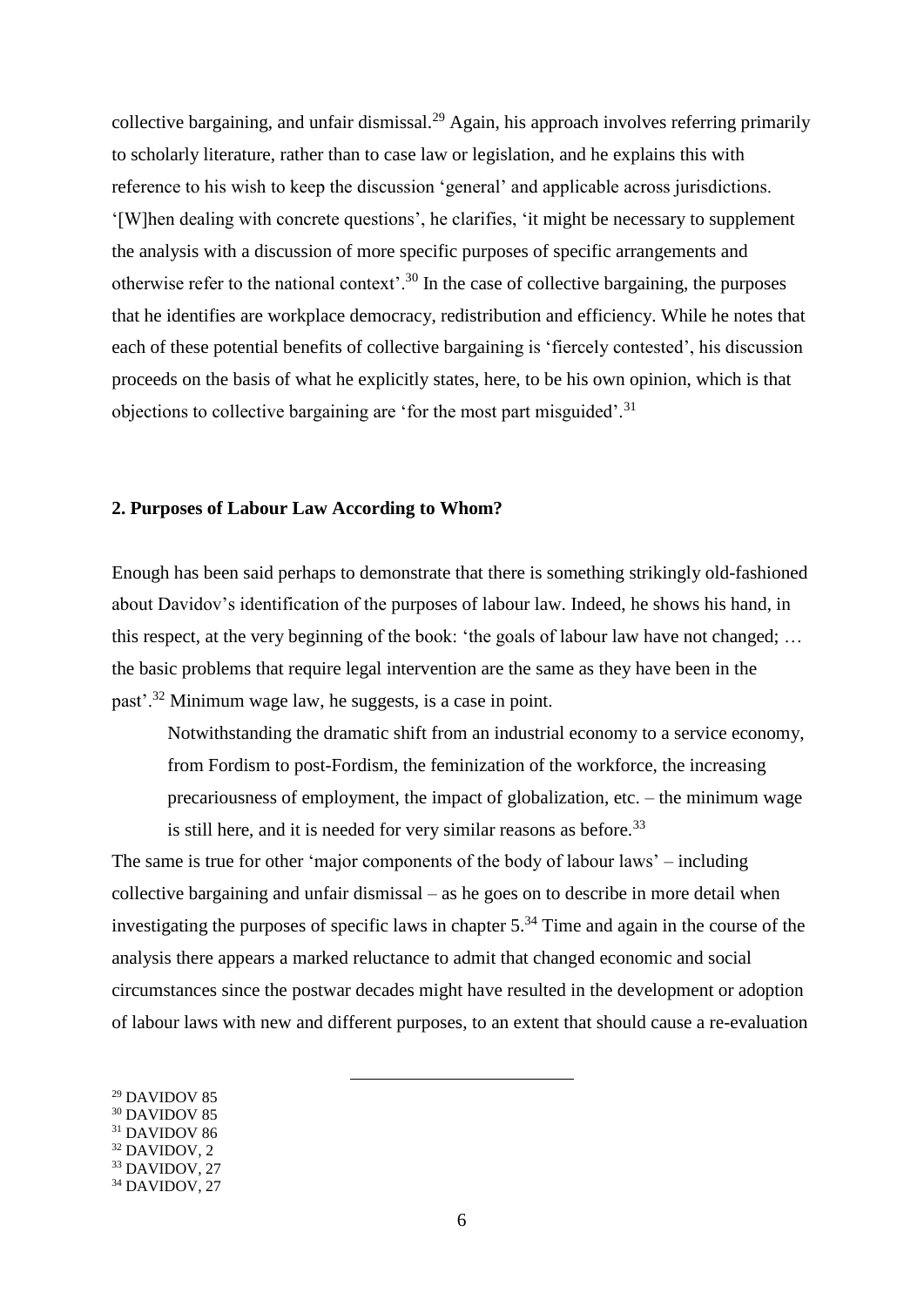of the 'purposes of labour law'. Discussing the matter of whether labour law can rightfully be understood as a set of exceptions to (pre-existing) private law rules, for example, Davidov characterises 'the employer' as straightforwardly coterminous with the owner of the employing entity, who possesses, by virtue of its ownership, decision-making power.<sup>35</sup> On the basis of his characterisation, he asserts that is 'useful' to understand the managerial prerogative to be based on the laws of contract and property, and labour law, in contrast, as intervening in these rules; placing limitations on the managerial prerogative in line with its 'protective goals'.<sup>36</sup> Little heed has been paid here, it would seem, to empirical studies of the position of managers in today's economy: themselves employees, who may be low paid with very little discretion as to how to manage the organisation – either by reason of an obligation to prioritise shareholder over other interests, or because of direction from above the level of the employing entity, or because of the barely less direct constraints of markets, including the ever-present threat of hostile take-overs.<sup>37</sup> Neither is there explicit acknowledgement of the steps that have been taken quite routinely by legislatures in recent years to implement labour law reforms with the *very goal* of increasing managerial prerogative – or as it is more likely to be expressed, 'flexibility' – for example, by restricting the application of legal protections from unfair dismissal.<sup>38</sup>

Notwithstanding Davidov's extensive use of the first person plural, then, with its gentle suggestion of consensus, the substance of his analysis is in fact rather contentious in places. For those readers who were not predisposed to agree with his premises and conclusions, it seems to me that the manner of his reasoning might raise questions of a chicken and egg nature. For example: could it be the case that he has come to the task of identifying the purposes of labour law with a *pre-formed opinion* that these have not changed; that it was this pre-formed opinion that informed his choice of which materials to refer to when analysing the nature of employment relationships and labour markets, so as then to be able to reach the conclusion that the employment relationship is – still today, as it was already in the nineteenth and twentieth centuries – characterised by particular vulnerabilities? Was it a preformed opinion that the purposes of labour law are essentially the same in all countries, or at

<sup>35</sup> DAVIDOV, 21-2

 $36$  DAVIDOV, 23

<sup>37</sup> See eg SIMON DEAKIN AND FRANK WILKINSON, THE LAW OF THE LABOUR MARKET (Oxford University Press 2004), 336-9; JEREMIAS PRASSL, THE EMPLOYER (Oxford University Press 2015) <sup>38</sup> For an enlightening discussion of the UK government's casting of protective labour legislation as unnecessary 'red-tape', see Bob Hepple, *Back to the Future: Employment Law under the Coalition Government* 42 IND. LAW J. 203 (2013)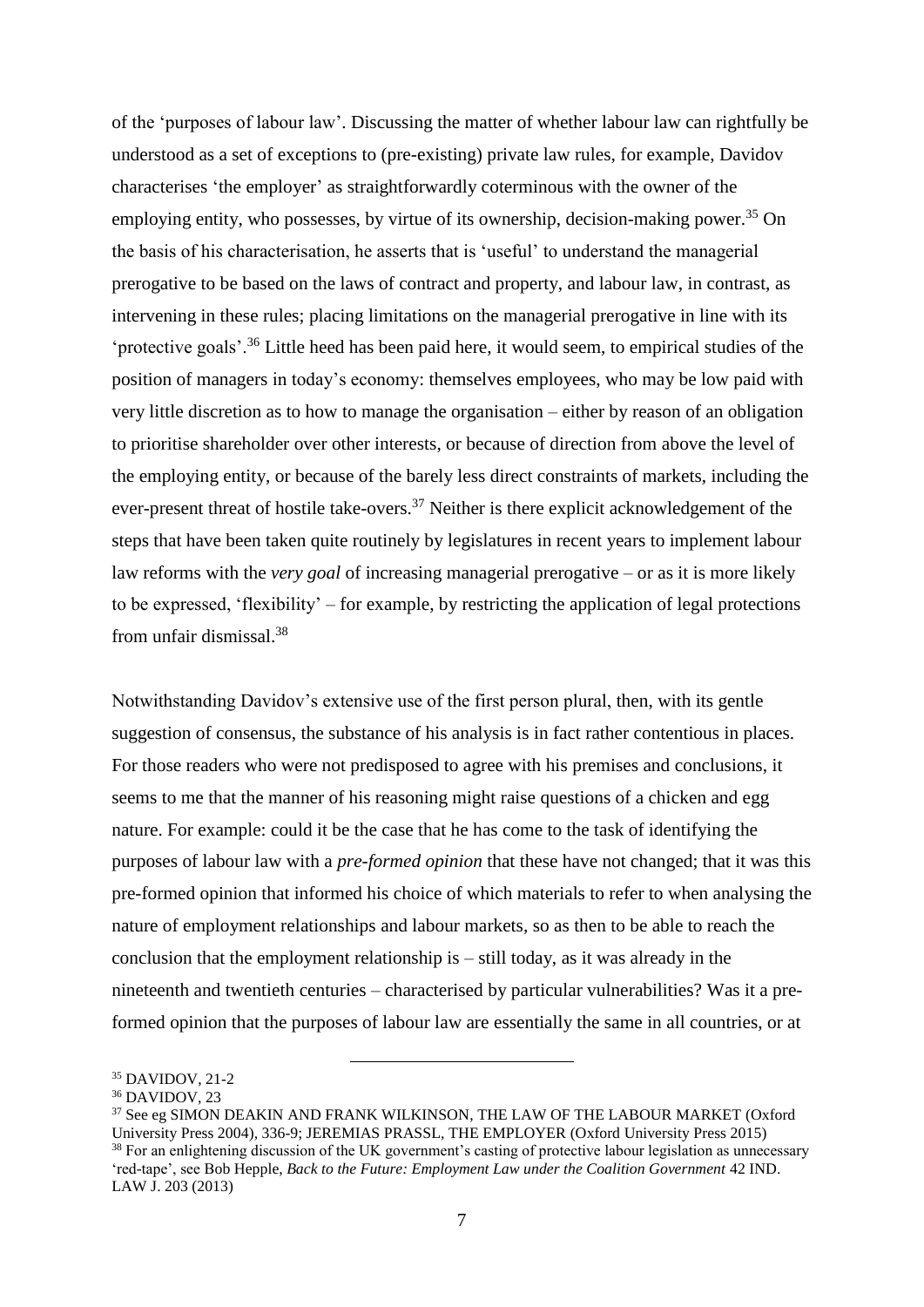least in all developed countries, that lead him to direct his enquiry at a level of some generality, relying primarily on scholarly literature rather than case-law, legislation and policy documents? Perhaps not: perhaps it was his broad survey of the academic literature that lead to his conclusion that the purposes of labour law have not changed over the course of the past five or six decades. Perhaps it was his detailed knowledge of the labour law in several jurisdictions (which no one who knows his work could doubt) that informed his search for purposes common to them all.

That these questions might even arise in the mind of the reader, however, leads me to my main concern regarding Davidov's chosen means of identification of the purposes of labour law: that it is not, *on the face of it*, sufficiently objective and therefore authoritative to perform the various functions that he wishes it to perform, assisting the judiciary, the legislature, and parties to the employment relationship as they engage in questions of interpretation and application of the law. As it stands, in other words, the charge might reasonably be levelled at Davidov, as it was at Fuller and Perdue, that his identification of the purposes of labour law rests, in places, on personal opinion, or, even, 'bald assertion'. In order to defend himself against this charge, it seems to me that Davidov would have had to provide the reader with a more fully reasoned account of two things: first, the definition ('scope') of labour law as a field, and, secondly, his choice of which scholarly literature to refer to and rely upon.<sup>39</sup> In the absence of such an account, there is no way for the reader to answer for herself the chicken and egg questions that I have described: was this example of labour law, that scholarly account, chosen because it substantiated the author's own preexisting opinion regarding the purposes of labour law; or was the opinion formed as a result of the analysis, as the author would have us believe?

A second, related, concern raised by Davidov's chosen means of developing a purposive approach is that in aiming to identify purposes common to several jurisdictions across several decades, he pitches his analysis at a level that is too far removed from the terms of the law as it is expressed in the relevant case law and legislation in force today. In an effort to make the case for the kinds of normative justifications that he identifies, in other words, he fails to pay

<sup>&</sup>lt;sup>39</sup> On the matter of the 'scope' of labour law. Davidov states the opinion that 'it is highly doubtful if a field of study and research has to be 'defined' at all' (p 7). He does clarify, as we have seen, that he prefers to focus his attention on the law of employer-employee relations, strictly understood, and therefore to exclude from consideration the regulation of both other forms of working relationship, and other rights and interests of the employee (eg rights to social welfare) (pp 2, 8).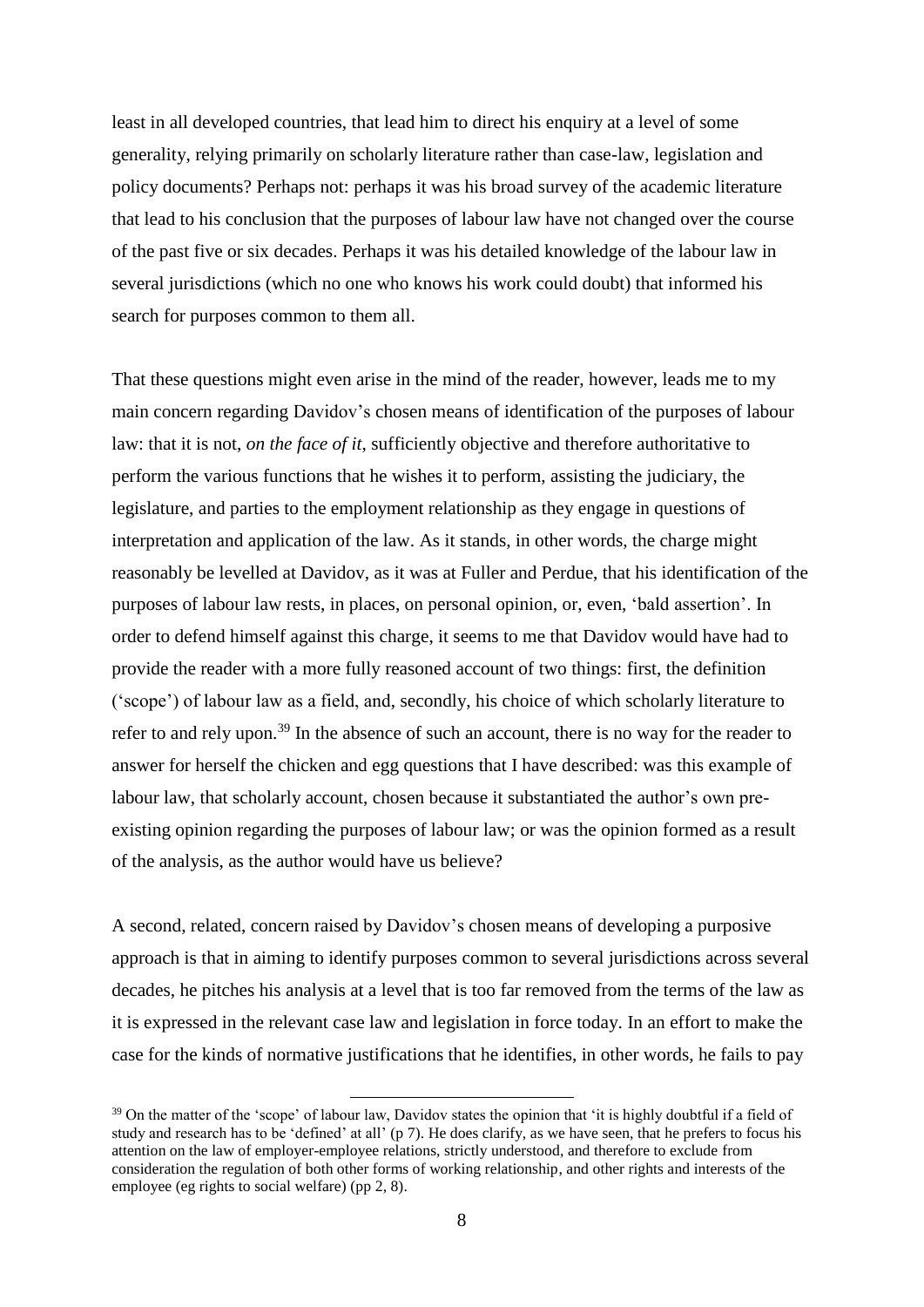sufficient attention to the second element of the project: *explaining* or *describing* the law – or, in the terms proposed by Dworkin, ensuring 'a reasonable degree of 'fit''.<sup>40</sup> The danger arises again that the lack of a tight connection with case law and legislation might reinforce the suspicion, in the mind of the sceptical reader, that Davidov's choice of purposes relies, at base, on personal opinion.

Perhaps an example might serve to illustrate these points more clearly. In the UK, in recent years, scholars of labour law have been greatly exercised by the terms of the Trade Union Act 2016 and the Bill that preceded it. $41$  In substance, the Act creates significant restrictions on the ability of trade unions to organise industrial action in a way that is lawful. It greatly increases, in other words, the scope of circumstances in which an employer may be able to seek an injunction to prevent the planned industrial action from taking place. According to the Government, the aims behind the Act were essentially two-fold: to strengthen the democratic accountability of decisions taken by trade unions to organise industrial action, and to lessen the impact of industrial action on members of the public.<sup>42</sup> Many critics of the Act have argued that the intention was, in fact, simply to limit the right to strike in the UK, creating a de facto prohibition of industrial action in some contexts.<sup>43</sup> How might a purposive approach of the type developed by Davidov aid in the interpretation or application of this legislation? How would it help the judiciary, or a litigant, to know that the 'rightful' purposes of collective bargaining law, according to some but not all scholars, are the promotion of industrial democracy, the redistribution of power and wealth, and the improvement of efficiency in production? It is unlikely, I think, that a court in the UK would attempt to interpret the Act *contrary to the stated intentions of Government*, so as to give effect (insofar as was possible) to these latter purposes, unless it could point to a more authoritative source of the relevant legal principles: domestic case law, international or European law, the European Convention of Human Rights. <sup>44</sup> This is, after all, by Davidov's own admission, a

 $\overline{a}$ 

<sup>41</sup> See eg the various contributions to the special issue – (2016) 45(3) – of the *Industrial Law Journal*. <sup>42</sup> See eg DEPARTMENT FOR BUSINESS, INNOVATION AND SKILLS, TRADE UNION BILL: CONSULTATION ON BALLOT THRESHOLDS IN IMPORTANT PUBLIC SERVICES (Department for Business, Innovation and Skills 2015)

<sup>40</sup> DAVIDOV, 26 and 18, citing DWORKIN, LAW'S EMPIRE

<sup>&</sup>lt;sup>43</sup> See eg Frances O'Grady: BBC News, 7 Sept 2014 cited RALPH DARLINGTON AND JOHN DOBSON, THE CONSERVATIVE GOVERNMENT'S PROPOSED STRIKE BALLOT THRESHOLDS; THE CHALLENGE TO TRADE UNIONS 2 (Institute of Employment Rights 2015).

<sup>44</sup> For an excellent set of proposals regarding inter alia the 'common law fundamental rights' that courts could draw on when adjudicating such matters, see A Bogg, *Common Law and Statute in the Law of Employment* 69(1) C.L.P. 67 (2016)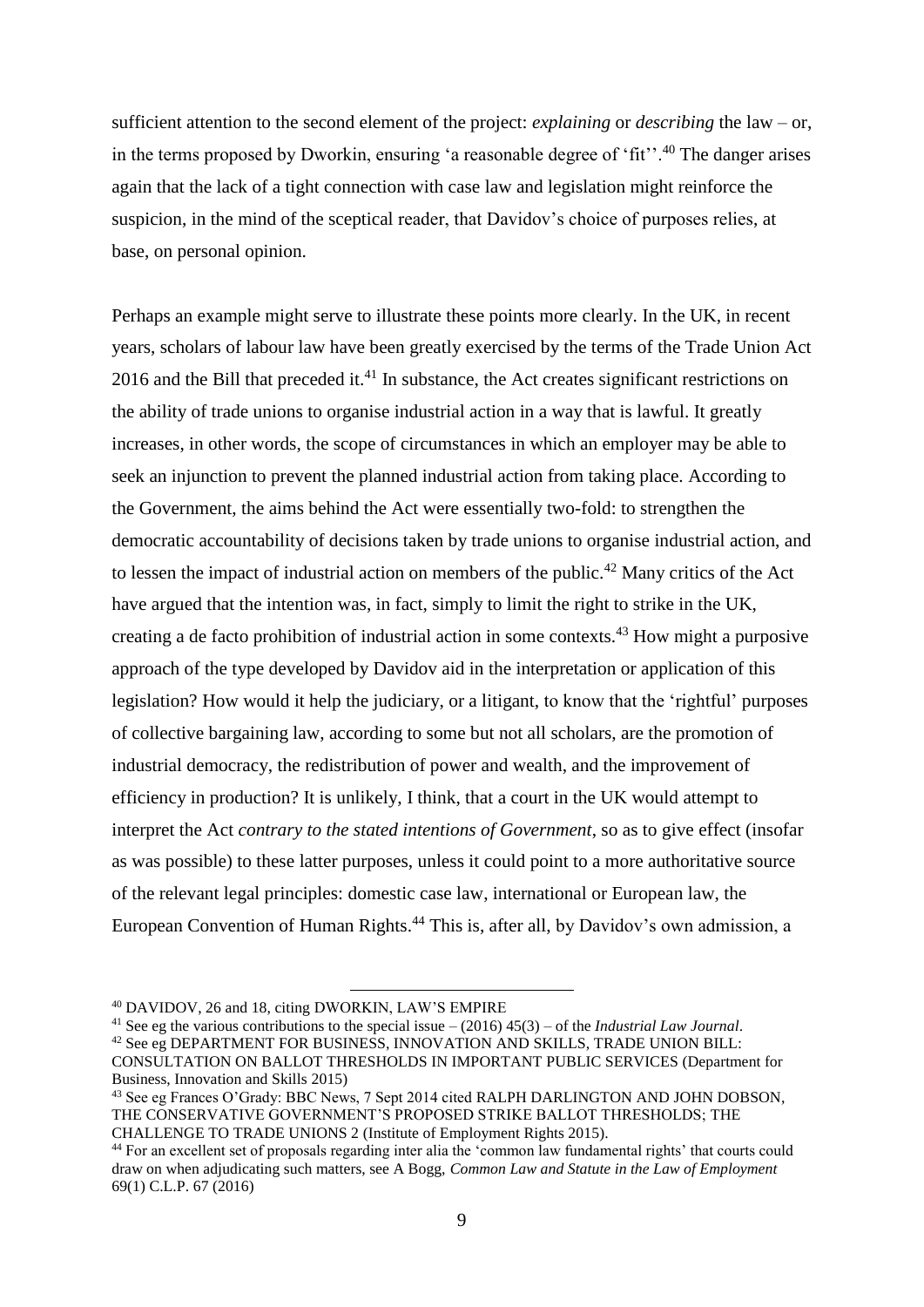'fiercely contested' area of the law, and judges would need a good reason to prefer his opinion of its purposes to that of others, the Government included. 45

### **3. Alternative Means of Identifying Purposes**

In seeking to develop a purposive approach to labour law, Davidov sets himself a difficult task indeed. As the example of the Trade Union Act shows, it is not always easy to provide an account of a field of law that is at once normative and descriptive. On the one hand, as Patrick Macklem remarks in the course of his discussion of international human rights law, 'an account … of the field should not conflate fact and norm by equating legal validity with moral legitimacy... [B]ut nor should it lose sight of the object that it seeks to describe'.<sup>46</sup> Where a particular legal rule is at odds with what has long been understood to be the role or purposes of the law in that field – for example, because it restricts rather than protects the right to strike – the normative and descriptive elements of an account can pull in opposite directions. If we, as scholars, concentrate on the descriptive, on making our account 'fit' with the law as it is, we might significantly limit the kinds of normative argument that we are able to make. If, on the other hand, we continue to offer arguments that are strongly normative, we run the risk of losing sight of the object that we seek to describe, as Macklem puts it. In this final part of the paper, I give brief consideration to possible alternative methods of identifying labour law's purposes, assessing these against Davidov's ambition of assisting the legislature, the judiciary, and potential litigants in the interpretation and application of the law.

### *(i) A dialectic of legal analysis and political argument*

 $\overline{a}$ 

How have other scholars of labour law navigated the line between descriptive and normative accounts of the law? In my commentary on the work of Hugo Sinzheimer and Otto Kahn-

<sup>45</sup> DAVIDOV, 87. Cf the court's reasoning in *Ford Motor Co. v AUEFW* [1969] 2 QB 303. Here the court famously referred to the scholarly analysis of Otto Kahn-Freund in judging the 'dominant climate of opinion'; however, it also referred to a range of materials that it clearly regarded as more authoritative than Kahn-Freund's analysis, including the findings of the 1968 Royal Commission and the evidence given to it by trade unions and employers' associations.

<sup>46</sup> PATRICK MACKLEM, THE SOVEREIGNTY OF HUMAN RIGHTS 13 (Oxford University Press 2015)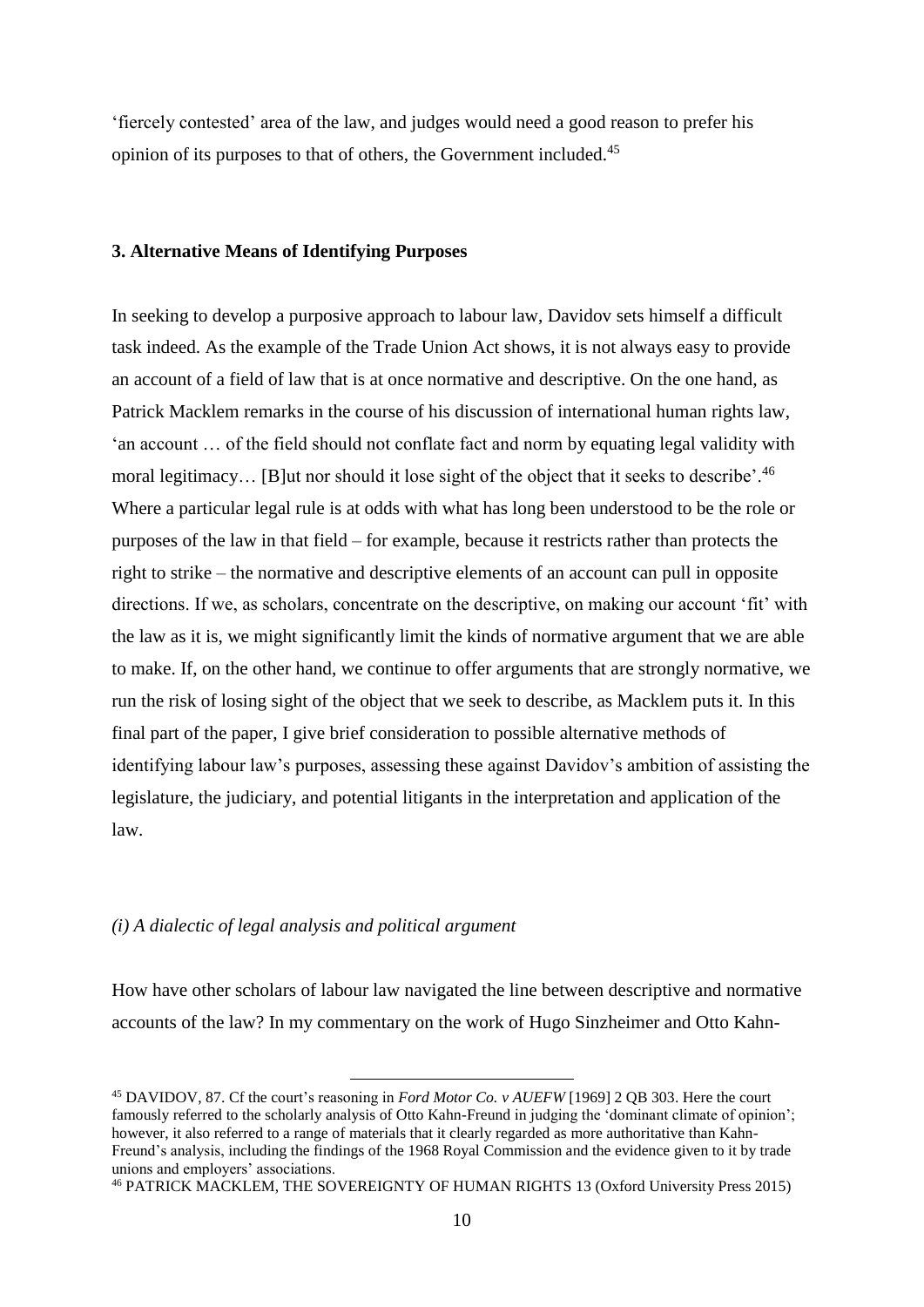Freund, I have suggested that these authors shared an approach to analysis of the field, which closely combined political argument with legal analysis.<sup>47</sup> As each author described a piece of legislation, or court ruling, he had reference to a particular normative framework which he used variously to make sense of the law, to argue for law reform, and to analyse and critique judicial decision-making. Neither author was concerned that his analysis should be politically neutral but, at the same time, neither ignored nor rejected the terms of the law then in force. Each constructed his normative framework with reference to that law, seeking to identify the underlying principles which could be read or abstracted from it, and used, then, as a basis for analysis and commentary. Significantly, each succeeded (in Weimar Germany, or in postwar Britain) in identifying a set of principles in the legislation which aligned closely with his own political convictions.

For Sinzheimer, as for Kahn-Freund, the ultimate purpose of legal scholarship was to influence policy- and law-making.<sup>48</sup> The role of the scholar was not that of the politician, or the electorate, or the legislator; it was categorically not for scholars to 'tell the legislator which decisions to make in individual cases'.<sup>49</sup> Instead, however, the scholar should provide the legislators, 'with those elements of knowledge which they need in order to make decisions'.<sup>50</sup> The 'elements of knowledge' in question, according to Sinzheimer, were partly of a descriptive or positivistic ('black-letter') nature, and partly historical and comparative. Certainly, it was an important part of the work of the scholar to analyse the law as it then was. It was also the case, however, that positivist analysis could only ever be fully adequate 'in calm periods of history when a certain degree of equilibrium is achieved in the relations between the social forces... [I]n times of sudden change, where the old disappears and the new craves recognition, a purely *technical* insight into the existing legal order is not sufficient'.<sup>51</sup> Then, it was absolutely necessary that the scholar should engage in the

<sup>&</sup>lt;sup>47</sup> ie similar to each other. This part of the paper draws heavily on RUTH DUKES, THE LABOUR CONSTITUTION: THE ENDURING IDEA OF LABOUR LAW (Oxford University Press 2014), chapter 8 <sup>48</sup> 'The ultimate purpose of jurisprudence is legal policy': Hugo Sinzheimer, *The Sociological and Positivistic Method in the Discipline of Labour Law* (1922), cited by Otto Kahn-Freund, *Hugo Sinzheimer*, in LABOUR LAW AND POLITICS IN THE WEIMAR REPUBLIC 100 (Roy Lewis and John Clark eds. 1981). See further, Kahn-Freund, *Hugo Sinzheimer*, 100-4. Kahn-Freund aimed to play 'a significant role in the practical development of labour law ... according to his social ideals': Mark Freedland, *Otto Kahn-Freund* in JURISTS UPROOTED: GERMAN-SPEAKING ÉMIGRÉ LAWYERS IN TWENTIETH CENTURY BRITAIN 304 (Jack Beatson and Reinhard Zimmerman eds. 2004)

<sup>49</sup> Hugo Sinzheimer, *On Formalism in the Philosophy of Law* (1939), cited by Kahn-Freund, *Hugo Sinzheimer*, 100

<sup>50</sup> Ibid.

<sup>51</sup> Hugo Sinzheimer, *The Sociological and Positivistic Method in the Discipline of Labour Law* (1922) cited by Kahn-Freund, *Hugo Sinzheimer*, 101, my emphasis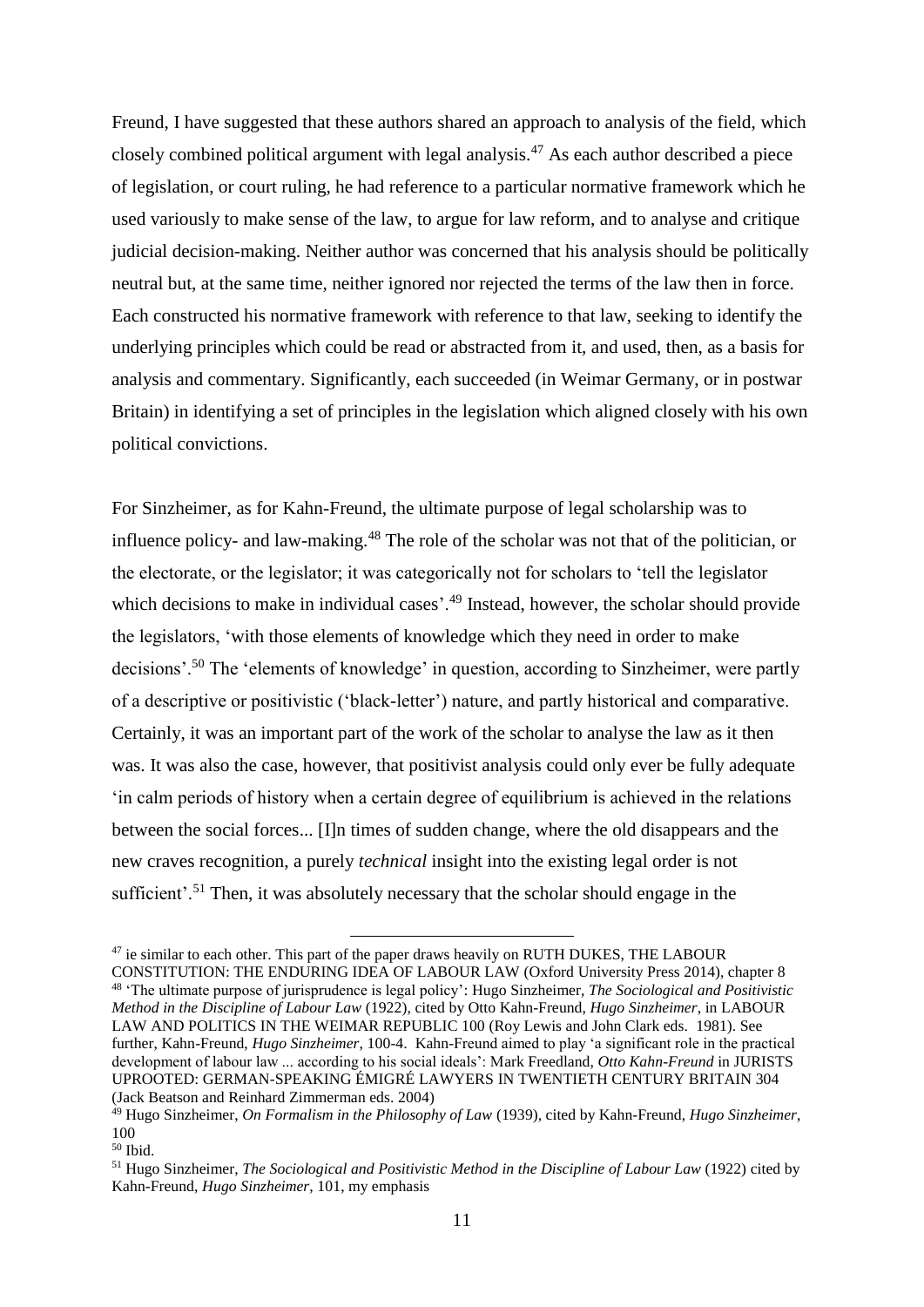construction of normative arguments, offering the legislator guidance, more directly, on the question of what the law should be.

To what evidence, or philosophy, should scholars look, in the opinion of Sinzheimer and Kahn-Freund, when constructing normative arguments? Following Kahn-Freund, I have described the methodology adopted by the two scholars as primarily sociological or sociolegal.<sup>52</sup> This label is not intended, of course, to suggest that the scholars engaged themselves extensively in empirical research, but rather that their normative arguments were closely informed by the work of sociologists and political economists, including Marx, who sought to identify and explain the injustices inherent in bourgeois society and 'bourgeois' private law.<sup>53</sup> From this body of work, labour law scholars gleaned the key insight that the equality of all legal actors promised by private law was illusory; behind the facade of formal equality, vast inequalities persisted. Sociological analysis was the primary method chosen to make the case for labour law: to explain why the application of private law rules to working relationships was unjust, and to identify the kinds of laws which might deliver just and equitable outcomes. The sociology of law, wrote Kahn-Freund, established 'the social effect of the norm, ... the way in which it appears in society and ... its social function'.<sup>54</sup> As such it was 'indispensable' to the task of formulating legal policy. 55

## *(ii) Labour law 'in context'*

In the postwar era, a new generation of scholars emulated the method of their forefathers, looking now to a growing body of work in the field of 'industrial relations' to inform their analysis of the law. From the critical sociological foundations of the discipline was born a tradition of scholarship aimed at analysing the 'law in context' – with data relating to the nature of that context supplied chiefly by colleagues in industrial relations departments.<sup>56</sup> Of course, industrial relations scholarship too was broadly sociological, or 'multi-disciplinary',<sup>57</sup>

<sup>52</sup> DUKES, THE LABOUR CONSTITUTION, chapter 5

<sup>&</sup>lt;sup>53</sup> Both Sinzheimer and Kahn-Freund devoted some time to the study of the terms of collective agreements and the significance attached to them by the parties to the agreements.

<sup>54</sup> Kahn-Freund, *Hugo Sinzheimer*, 98

<sup>55</sup> Ibid. 100

<sup>56</sup> Bob Simpson, *The Changing Face of British Collective Labour Law* 21(4) O.J.L.S. 705 (2001)

<sup>57</sup> William Brown and Martyn Wright, *The Empirical Tradition in Workplace Bargaining Research* 32(2) B.J.I.R. 153 (1994)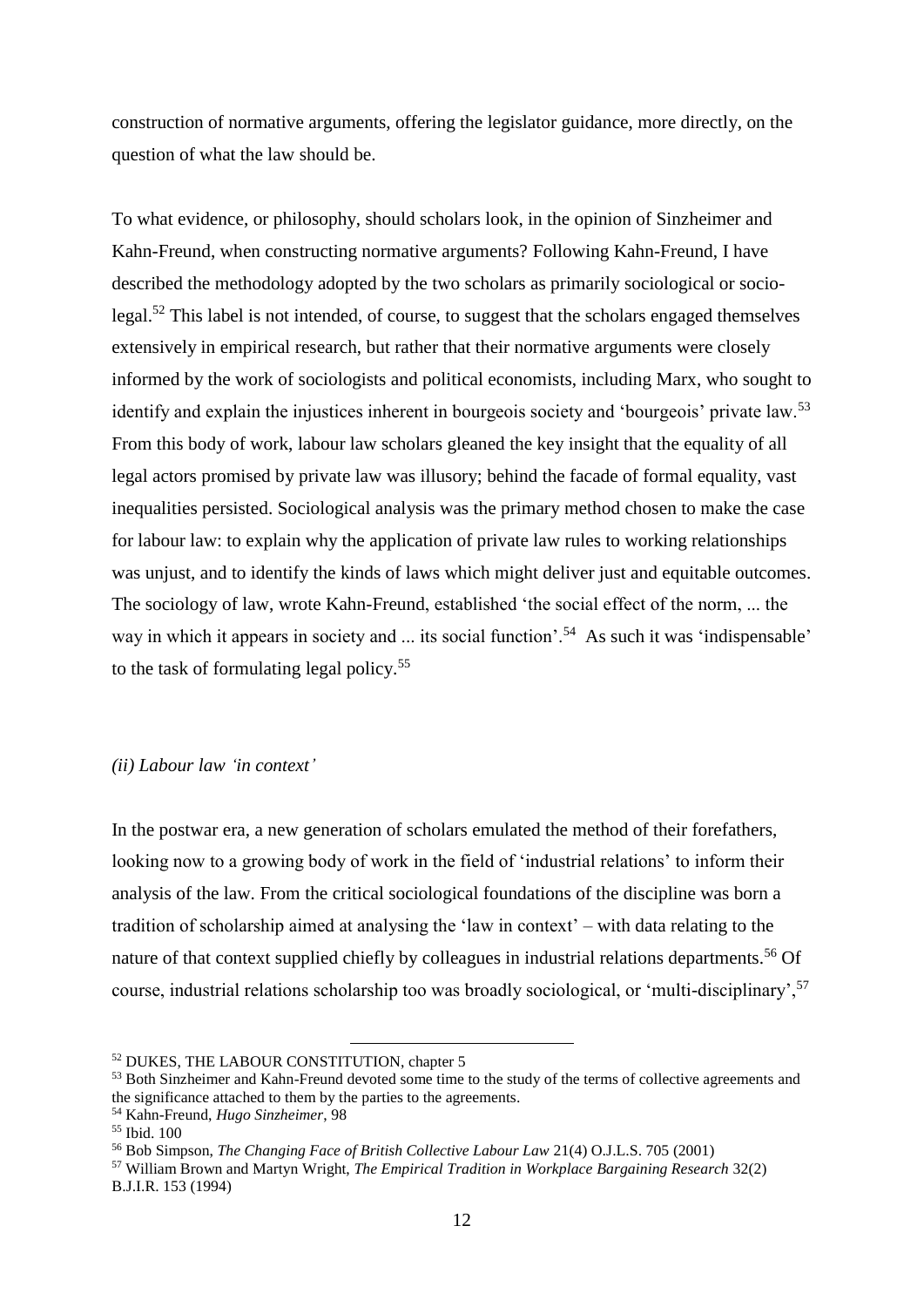and characterised, above all, by a preference for empirical methods – fieldwork, case studies, observations, interviews.<sup>58</sup> The basic premise of the 'law in context' approach, as expounded by Bob Simpson, was that detailed analysis and explanation of legal provisions ought to be supplemented with an explanation of the history of those provisions and with analysis of empirical research which spoke to the relevant context in industry as a whole, and in particular sectors.<sup>59</sup> It should be supplemented, in other words, with consideration of the two key questions: How did the law develop as it did? What was the impact, if any, of law and legal change on actual behaviour in the world of work?<sup>60</sup> As to the nature of the 'context' – industrial relations practices, union organisation and membership levels, union and employer objectives, changes in the method of production or the provision of services, including technological changes etc – this should be understood with reference to the 'wealth of valuable industrial relations evidence' that continued to be available.<sup>61</sup>

In his elaboration of the 'law in context' approach, then, Simpson emphasised the importance of history, and of understanding laws as evolving institutions. In directing his attentions at the two questions, how did the law develop as it did, and what was the impact of the law on the world of work, he recognised that changes in the law could be influenced by 'context', just as much as 'context' could be shaped by the law. Any assumption was rejected, in other words, of a straightforward uni-directional relationship between the law and the behaviour of actors in the world of work, the former regulating, or guiding, the latter just as had been intended by Parliament.<sup>62</sup> When identifying precisely what to investigate as constitutive of the relevant context, Simpson was guided by the substance of the legal provisions at issue, the policy aims that had informed their adoption, and, above all, by a normative concern with the effectiveness of the protection of workers' rights and interests, especially rights to freedom of association. As to the *source* of this normative concern, there might be something to the argument that it was simply inherited from the forefathers of the discipline of labour law and, in a sense, taken as read. It is certainly the case that for some readers of the work of Simpson,

<sup>58</sup> Peter Ackers and Adrian Wilkinson, *British Industrial Relations Paradigm: a Critical Outline History and Prognosis* 47 J.I.R. 443, 447 (2005)

<sup>59</sup> Simpson, *Changing Face*, 711

 $60$  Ibid.

<sup>61</sup> Ibid. 713

<sup>62</sup> Jane Elgar and Bob Simpson, *The Influence of the Law on Industrial Disputes in the 1980s* in NEW PERSPECTIVES ON INDUSTRIAL DISPUTES (David Metcalfe and Simon Milner eds. 1993)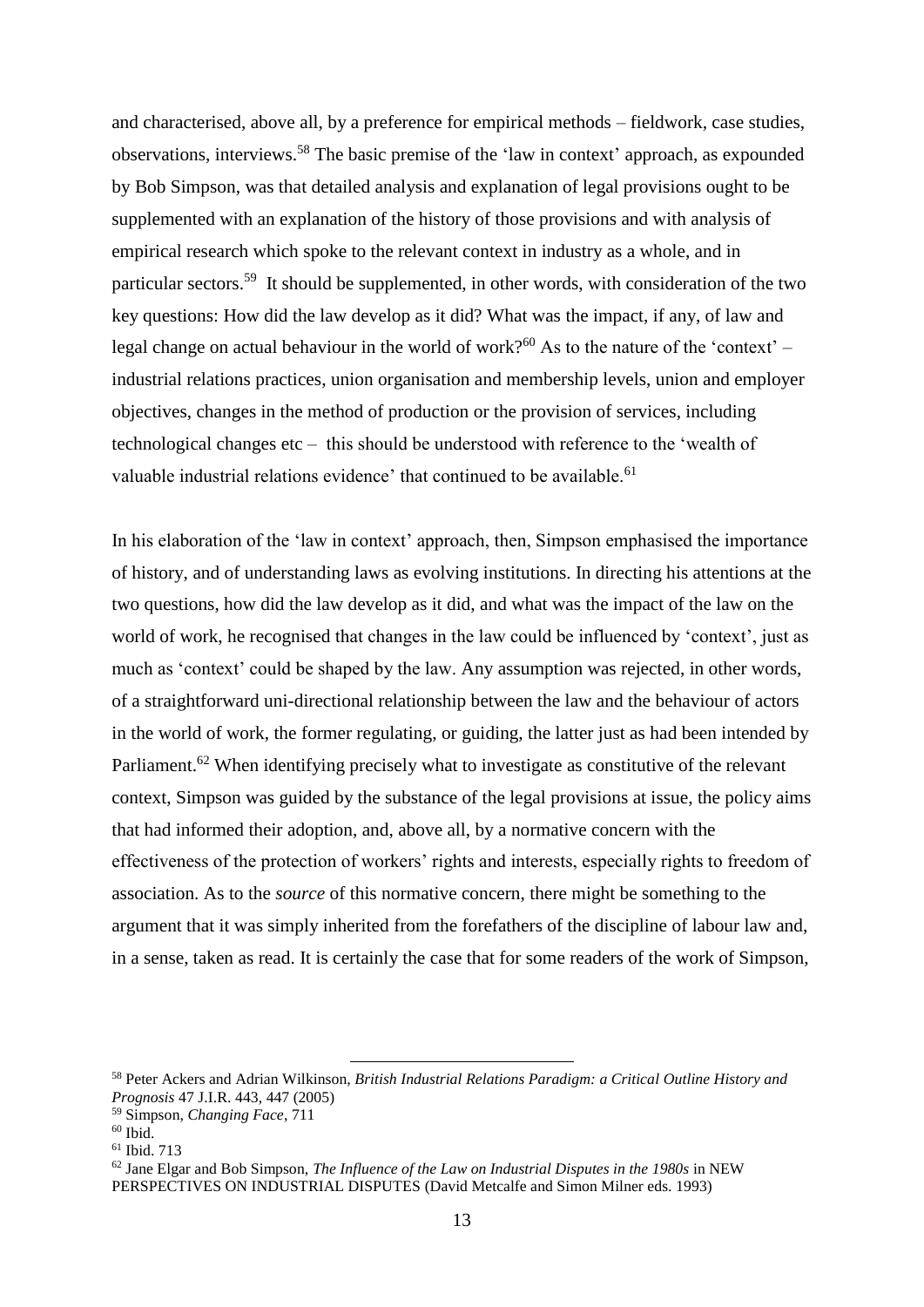and of similarly minded scholars, the normative commitment to freedom of association and the protection of workers' interests remained under-theorised to a fault.<sup>63</sup>

#### *(iii) Labour Law as Labour Market Regulation*

Towards the end of the 1980s, the 'traditional', or 'law in context', approach to the study of labour law met with a significant challenge in the form of the supplanting of Keynesianism by neoclassicism throughout the western world as the dominant economic discourse.<sup>64</sup> The headline message for policy makers and politicians was that labour markets ought to be highly flexible: labour market institutions – individual employment rights, trade unions, collective bargaining practices – constituted barriers to flexibility and to optimal market functioning. Unless responding to a defined set of market failures, so the reasoning went, labour market institutions produced a series of inefficiencies likely to generate both higher unemployment, and depressed rates of economic growth.<sup>65</sup>

Recognising the extent to which this type of reasoning influenced the labour legislation and public policy of the Thatcher Governments of 1979 to 1990,<sup>66</sup> Paul Davies and Mark Freedland began gently to express some dissatisfaction with modes of scholarship that remained primarily focused on trade unions and the principle of free collective bargaining, or collective laissez-faire. <sup>67</sup> As time wore on, such a conception of labour law offered an increasingly misleading description of the law then in force. As an alternative approach, Davies and Freedland attempted instead to develop a mode of description and analysis that was, on the face of it, politically neutral, avoiding openly political criticisms of government policy or legislation.<sup>68</sup> In their study of the legislation and policy of the Blair Governments of

<sup>63</sup> Alan Bogg, *The Hero's Journey: Lord Wedderburn and the 'Political Constitution' of Labour Law* 44 IND. LAW J. 299 (2015)

<sup>64</sup> Cynthia Estlund, *Reflections on the Declining Prestige of American Labor Law Scholarship* 23 Comparative Labor Law and Policy Journal 789 (2002)

<sup>65</sup> See for example, Richard Posner, *Some Economics of Labor Law* 51 U.Chi.L.Rev. 988 (1984)

<sup>66</sup> Lord Wedderburn, *Freedom of Association and Philosophies of Labour Law* 18 Ind.L.J. 1 (1989)

<sup>67</sup> Paul Davies and Mark Freedland, *Editors' Introduction* in KAHN-FREUND'S LABOUR AND THE LAW (Paul Davies and Mark Freedland eds. 1983); PAUL DAVIES AND MARK FREEDLAND, LABOUR LAW TEXT AND MATERIALS 2<sup>nd</sup> ed (Weidenfeld and Nicolson 1984); see also PAUL DAVIES AND MARK FREEDLAND, LABOUR LEGISLATION AND PUBLIC POLICY: A CONTEMPORARY HISTORY (Clarendon Press 1993)

<sup>&</sup>lt;sup>68</sup> '[T]he enterprise of writing about labour law and politics is made feasible if one realizes that political scientists can write in an acceptably detached way about politics, as their works (or, rather, the best of them) demonstrate.' DAVIES AND FREEDLAND, LABOUR LEGISLATION AND PUBLIC POLICY. 3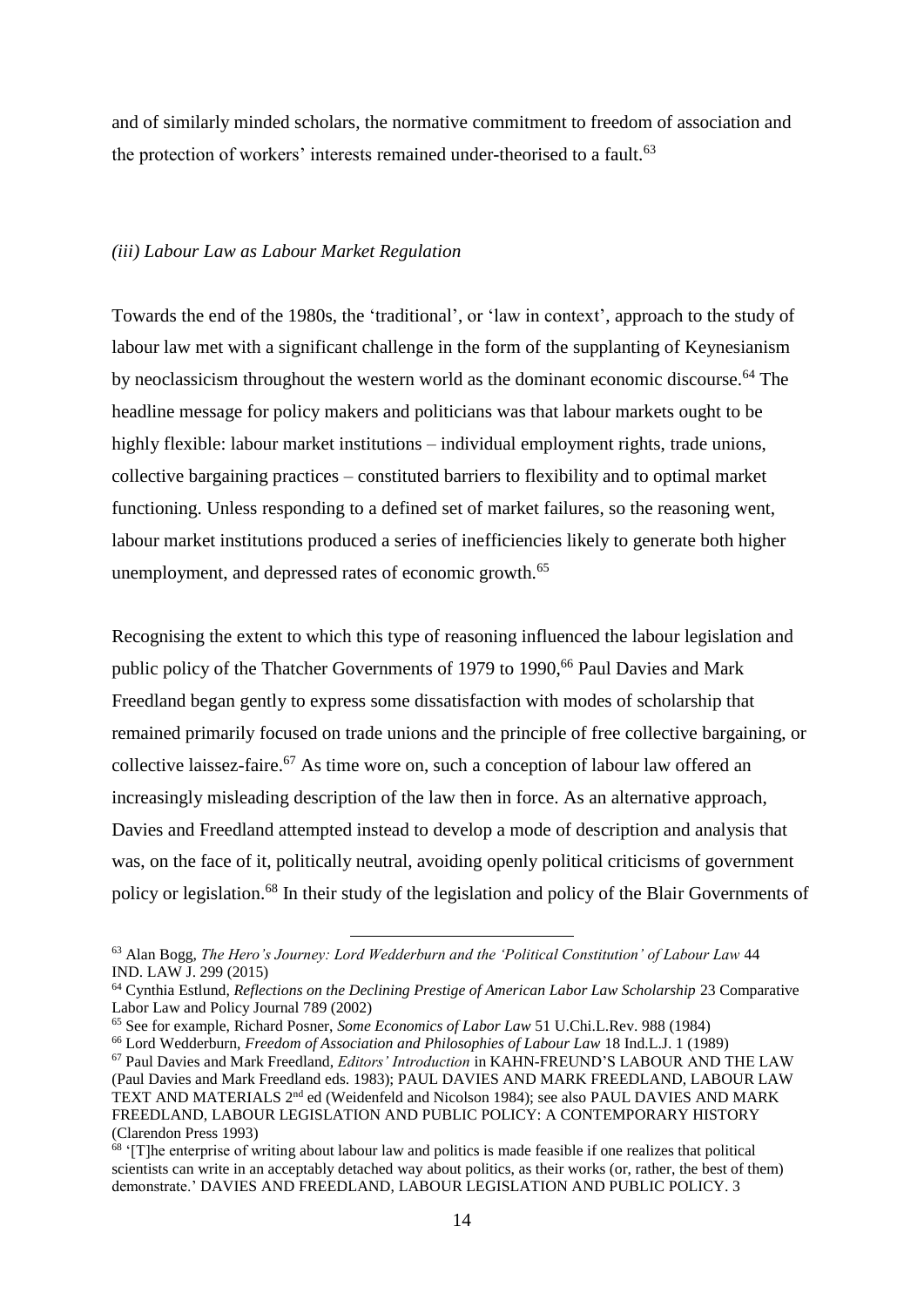1997-2007, they based their evaluation, for the most part, on the question whether the government had achieved its own stated policy objectives: expansion of the productive economy and the promotion of social inclusion.<sup>69</sup> External frames of reference, including those provided by international and human rights law, were not employed to any great extent. That said, the authors were quite clear that part, at least, of the motivation for employing such an approach – politically neutral on the face of it – was the wish to provide a line of analysis and commentary that might have some 'political impact'.<sup>70</sup> The weakness of criticisms based more directly on human rights or worker protective perspectives was that they were unlikely to be heard.<sup>71</sup>

The approach developed by Davies and Freedland was similar, then, in several respects, to that of Kahn-Freund and Sinzheimer. In common with the older generation, Davies and Freedland appear to have been motivated, in large part, by a wish to contribute to policy, as well as to scholarly, debates. During the period in office of the Blair and Brown Governments, they succeeded in identifying in the terms of government policy and legislation a set of objectives which went some way towards offering an alternative to the 'flexibilisation' or 'deregulation' orthodoxy of the neoclassicists, and which they could approve as setting an appropriate agenda for scholarly investigations. Labour law was now defined accordingly, with reference to the market-focused objectives of maximizing social inclusion and improving the competitiveness of the economy. The advocacy by these scholars of a move away from the old paradigmatic objectives of encouraging the collectivisation of labour and the autonomous regulation of terms and conditions through processes of free collective bargaining did not follow from a rejection of those objectives as no longer desirable *in principle*, but rather from a belief that the old paradigms didn't any longer accurately reflect the policy priorities of government, or the terms of the legislation then in force; that the old normative arguments in favour of collectivisation and collective bargaining were unlikely to be heard by policy- and law-makers.

Judged against Davidov's ambition to create an account of labour law's purposes that was at once normative and descriptive, Davies and Freedland's approach fares well. In the opinion

<sup>69</sup> PAUL DAVIES AND MARK FREEDLAND, TOWARDS A FLEXIBLE LABOUR MARKET (Oxford University Press 2007)

<sup>70</sup> DAVIES AND FREEDLAND, TOWARDS, 248

<sup>71</sup> Ibid. 248, 112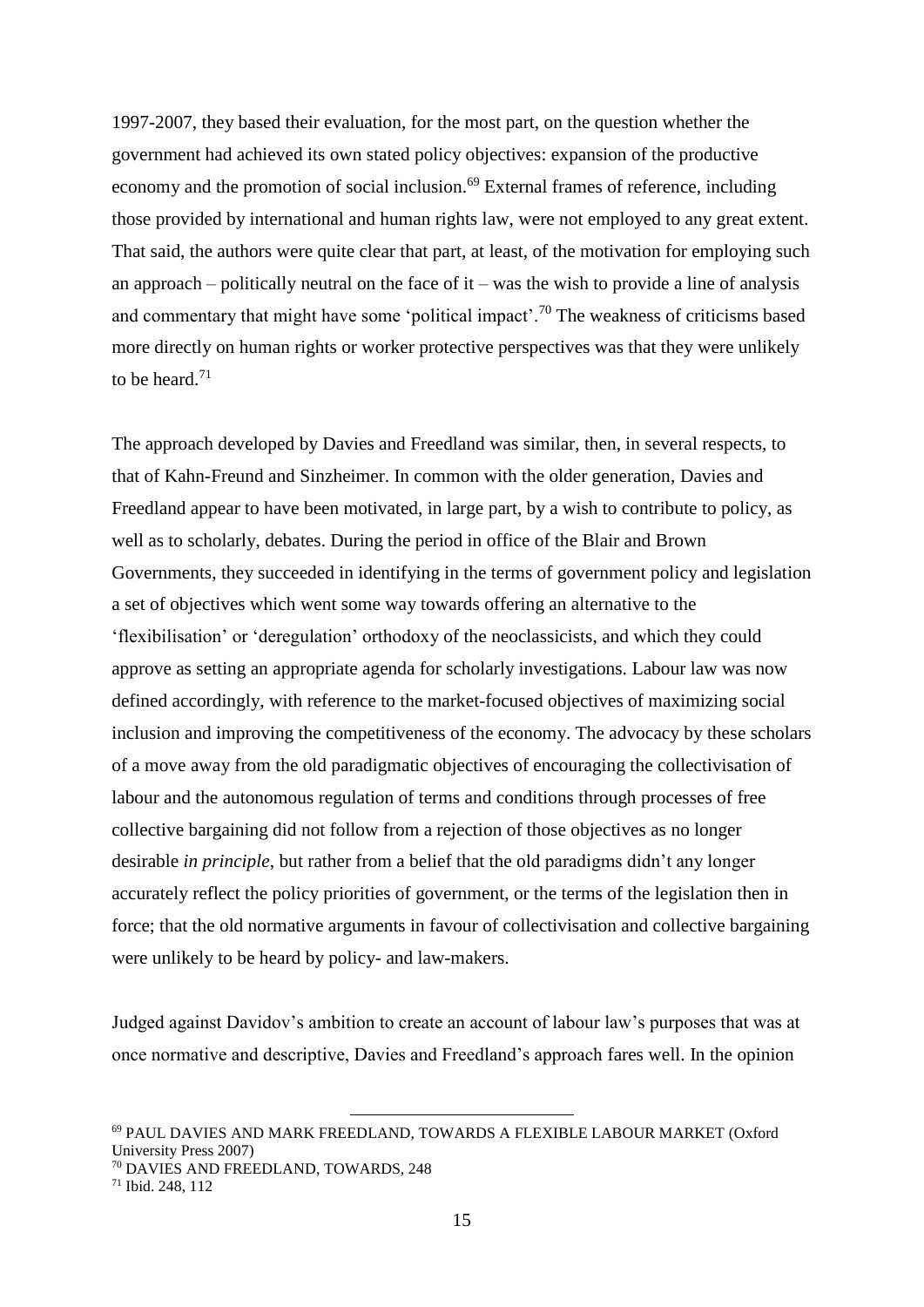of some commentators, however, it carried with it, as a framework for analysis, the danger of placing quite significant limitations on the kind of normative arguments that scholars could make.<sup>72</sup> As viewed through that framework, arguments that did not speak directly to the Government's own policy objectives appeared – bluntly put – to be not immediately relevant, or persuasive. When compared with traditional, or 'law in context' approaches to the study of labour law, then, the exposition offered by Davies and Freedland was 'remarkable for the way in which non-market considerations – such as the question of whether more, or more centralised, collective bargaining might improve working lives, securing more dignity for workers, or more democracy at work – seemed to lose their force'. 73

## **4. Conclusion**

Read and enjoyed as a general discussion of the many and various purposes that labour laws might have, Davidov's book is full of interest; impressive, in particular, for the richness and variety of the scholarly sources upon which he draws, and a good way into several important, contemporary debates in the field. In terms of its ambition to develop an account of the purposes of labour law with application across jurisdictions, however – to provide a ''toolbox' for performing purposive interpretation in an optimal way' – the book is, in my opinion, not quite so successful.<sup>74</sup>

In the course of this contribution, I have attempted to illustrate the onerous nature of the task that Davidov sets himself, identifying the purposes, or 'normative justifications', of labour law that can best explain the law as it is.<sup>75</sup> Writing during the early years of the Weimar Republic and in 1950s Britain, Hugo Sinzheimer and Otto Kahn-Freund were indeed able to develop definitions of the field of labour law that were at once descriptive of the terms of the legislation then in force and at the same time strongly normative. Even in those exciting eras of discovery,<sup>76</sup> however, labour laws were, in fact, directed at the achievement of a variety of

<sup>72</sup> Hugh Collins, *Book Review: S Deakin and F Wilkinson, The Law of the Labour Market: Industrialization, Employment and Legal Evolution (Oxford: Oxford University Press, 2005)* 35 IND. LAW J. 105 (2006) <sup>73</sup> DUKES, LABOUR CONSTITUTION, chapter 5

<sup>74</sup> DAVIDOV, 4

<sup>75</sup> DAVIDOV 26

<sup>76</sup> Bob Hepple, *Wedderburn's* The Worker and the Law*: an Appreciation* 34 HISTORICAL STUDIES IN INDUSTRIAL RELATIONS 215, 217-8 (2013)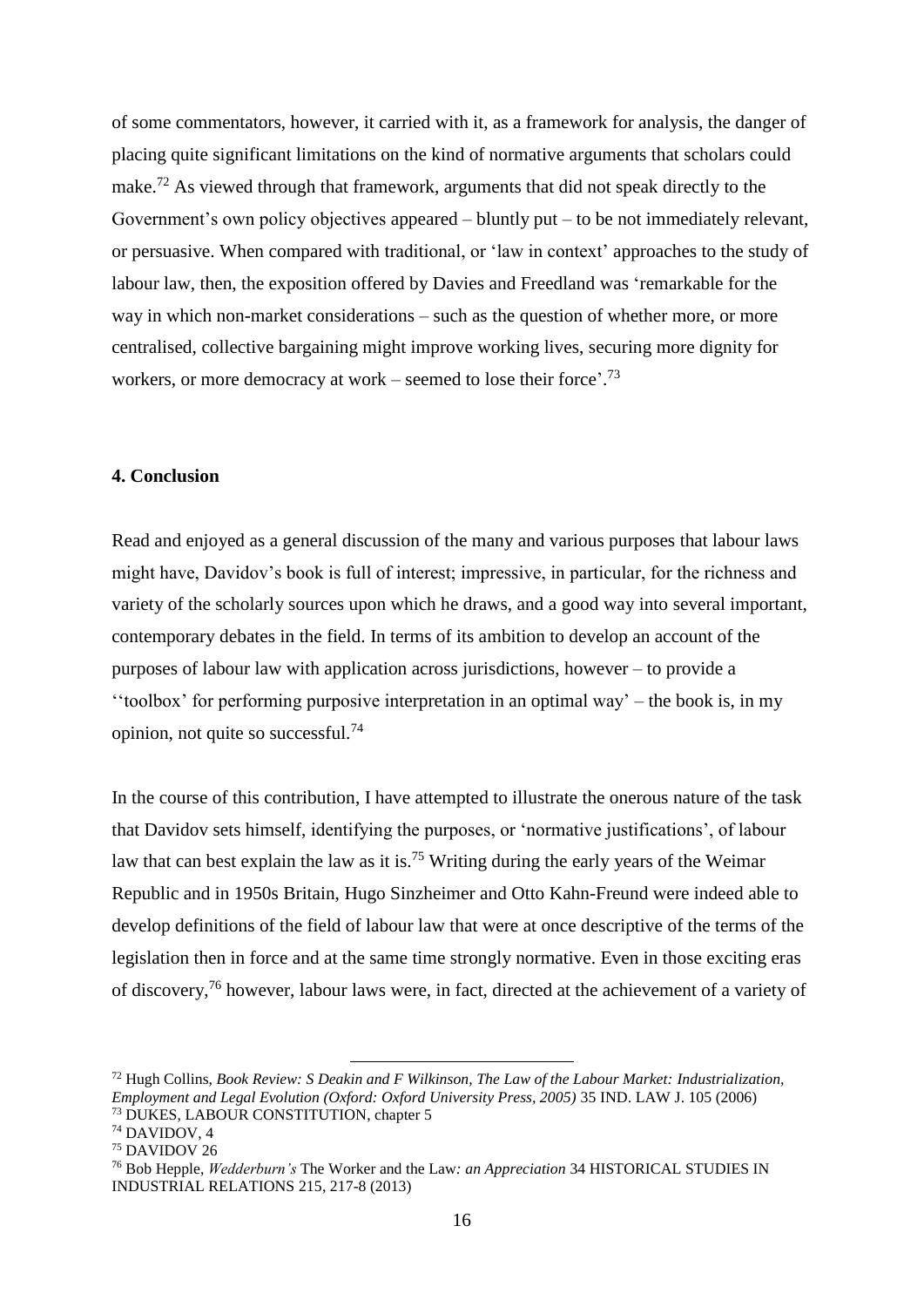policy aims,  $77$  so that the identification of a set of purposes or defining paradigm for the field involved the emphasis of certain aspects of the law and the deemphasis of others.<sup>78</sup> It involved, as I have put it, a dialectical combination of legal analysis and empiricallyinformed normative argument: normative principles – and an overarching theory or paradigm of labour law – were read both *from* and *into* the statutory provisions currently in force, and in this way a coherent body of law was identified from a collection of otherwise seemingly disparate rules.<sup>79</sup>

Since those times, new rules, informed by the widely differing policy objectives of different governments, have been layered over old, so that a similar exercise has become infinitely more difficult to complete. At different stages in different jurisdictions, meanwhile, and to a greater degree in some than in others, governments of both the left and right have come broadly to accept neoclassical economic dogma regarding the need for flexibility in labour markets, and to orientate their policy and legislative innovations accordingly. This has added a second element of complexity to the task of developing an account of labour law that is at once normative and descriptive, as rules have come into force which are clearly at odds with traditional notions of industrial democracy, freedom of association, and the legal protection of workers' interests. Those who continue to inform their legal analysis with a normative commitment to such ideals find themselves increasingly at risk of the criticism that their analysis no longer offers an adequate description of the law in force. Those who choose to align their analysis more closely with the policy objective of the government of the day face the different charge, that they thereby limit, quite significantly, the range of criticisms that could be brought to bear on the law.

In pursuit of his ambition to develop a purposive approach to labour law, Davidov pitches his analysis at a level of abstraction that is quite removed from the detail of specific cases or pieces of legislation. In doing so, he proceeds upon the basis of his own belief that 'the basic goals [of labour law] are very similar across time and place'. <sup>80</sup> In my short discussion of Davidov's book, I have provided a couple of examples of labour laws intended to illustrate that his belief is a contentious one. To succeed in his ambition, Davidov would have done

<sup>77</sup> Kerry Rittich, *Making natural markets: flexibility as labour market truth* 65 N.I.L.Q. 323 (2014)

<sup>78</sup> Keith Ewing and John Hendy, *New Perspectives on Collective Labour Law – Collective Bargaining and Trade Union Recognition* 46 IND. LAW. J. (2017), forthcoming

<sup>79</sup> DUKES, LABOUR CONSTITUTION, chapter 8 <sup>80</sup> DAVIDOV, 27